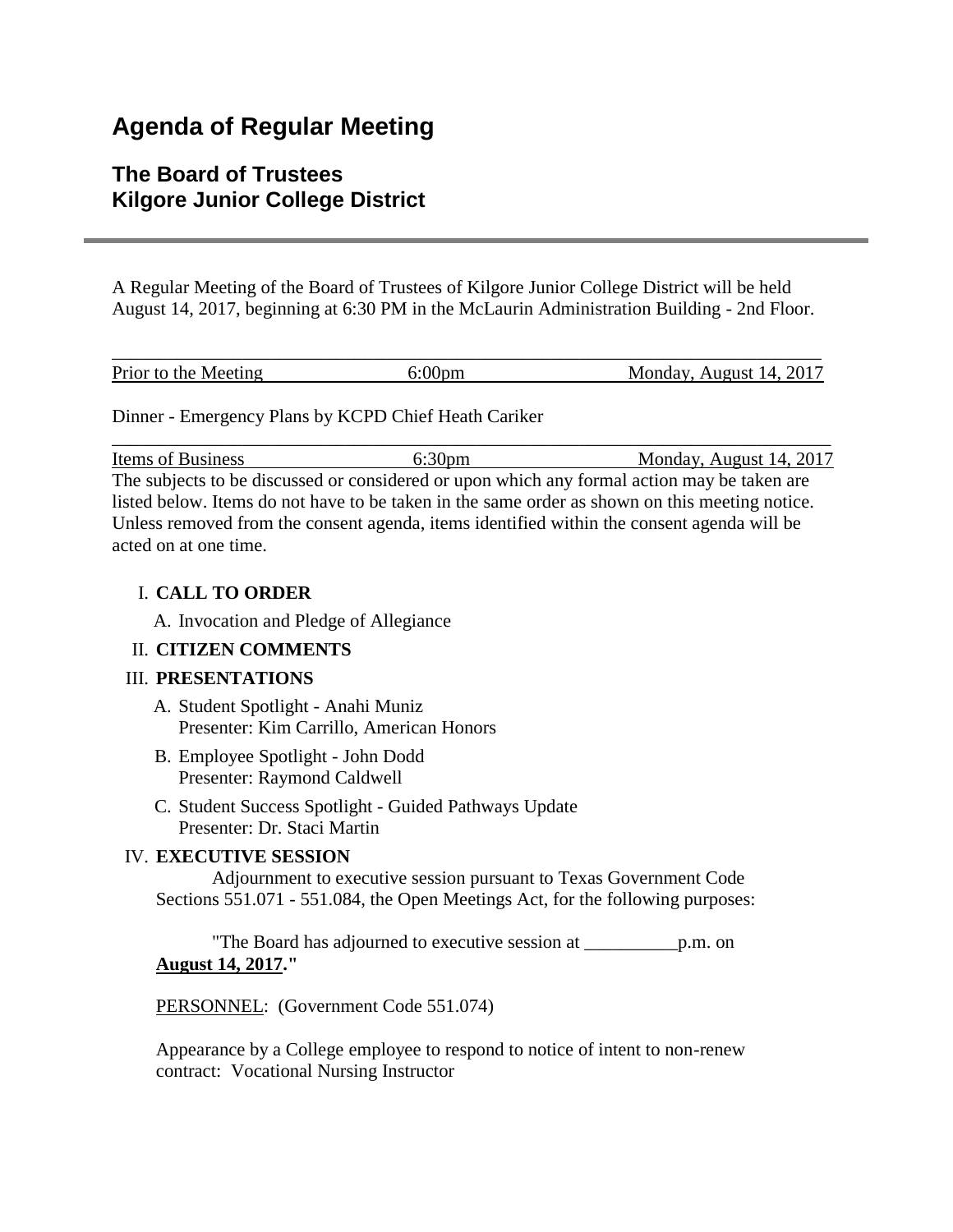LEGAL: (Government Code 551.071)

For the purpose of a private consultation with the Board's attorney on any or all subjects or matters authorized by law.

REAL ESTATE: (Government Code 551.072)

#### RECONVENING IN OPEN MEETING

#### "**The Board has reconvened in open session at \_\_\_\_\_\_\_\_\_p.m. on August 14, 2017."**

IF, DURING THE COURSE OF THE MEETING COVERED BY THIS NOTICE, THE BOARD SHOULD DETERMINE THAT A CLOSED OR EXECUTIVE MEETING OR SESSION OF THE BOARD SHOULD BE HELD OR IS REQUIRED IN RELATION TO ANY ITEM INCLUDED IN THIS NOTICE, THEN SUCH CLOSED OR EXECUTIVE MEETING OR SESSION AS AUTHORIZED BY SECTION 551.001 ET SEQ. OF THE TEXAS GOVERNMENT CODE (THE OPEN MEETINGS ACT) WILL BE HELD BY THE BOARD AT THAT DATE, HOUR AND PLACE GIVEN IN THIS NOTICE OR AS SOON AFTER THE COMMENCEMENT OF THE MEETING COVERED BY THIS NOTICE AS THE BOARD MAY CONVENIENTLY MEET IN SUCH CLOSED OR EXECUTIVE MEETING OR SESSION CONCERNING ANY AND ALL SUBJECTS AND FOR ANY AND ALL PURPOSES PERMITTED BY SECTIONS 551.071-551.084, INCLUSIVE, OF THE OPEN MEETINGS ACT.

Should any final action, final decision, or final vote be required in the opinion of the Board with regard to any matter considered in such closed or executive meeting or session, then such final action, final decision, or final vote shall be at either:

 a. the open meeting covered by this notice upon the reconvening of this public meeting, or

 b. at a subsequent public meeting of the Board upon notice thereof, as the Board shall determine.

#### V. **CONSENT AGENDA**

A. To consider approval of personnel items submitted as follows:

#### 1. **Recommendation to accept employee resignation as follows:**

- a. Assistant Women's Basketball Coach, effective June 30, 2017 after two years of service
- b. Professional Support Assistant Records and Reports Specialist, Admissions, effective July 31, 2017 after two years and eight months of service
- c. Professional Support Assistant Financial Aid, effective July 31, 2017 after four months of service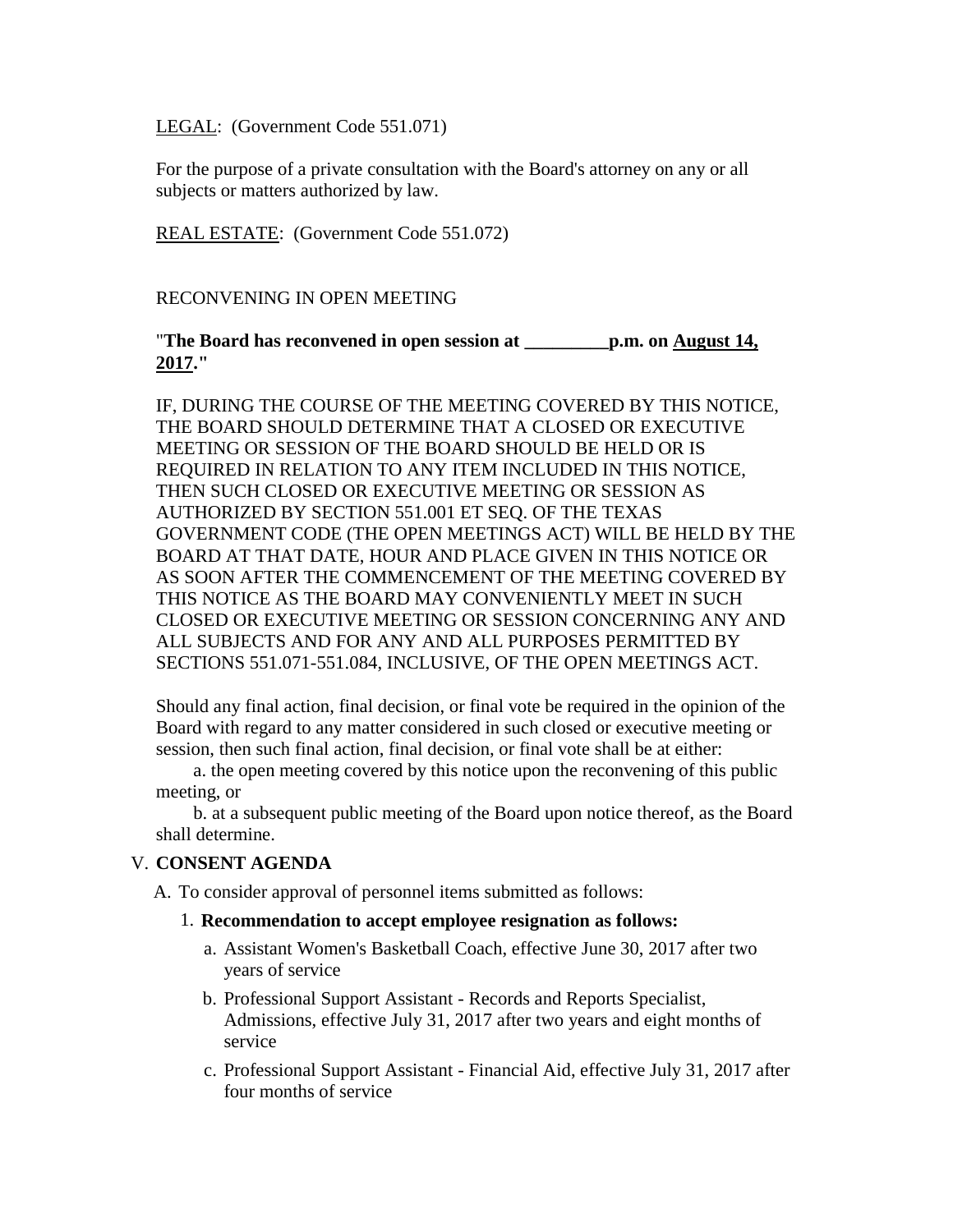- d. I&E Technology Instructor, Public Services & Industrial Technologies, effective July 28, 2017 after one year of service
- e. Police Officer, KCPD, effective August 17, 2017 after one year of service
- f. SBDC Business Advisor, effective September 30, 2017 after one year and one month of service
- 2. **Recommendation for non-renewal of employment contract as follows:**
	- a. Program Director & Instructor, Surgical Technology effective August 31, 2017
	- b. Vocational Nursing Instructor effective August 31, 2017
- 3. **Recommendation to accept employee retirement as follows:**
	- a. Director of eLearning, effective July 31, 2017 after twenty-five years and eleven months of service
	- b. Vice President of Finance & Chief Financial Officer, effective July 31, 2017 after nineteen years and six months of service
	- c. Manager Fire Academy, effective August 31, 2017 after twenty years of service

#### 4. **Recommendation for employment as follows:**

- a. Process Technology Instructor, Public Services & Industrial Technologies, effective September 1, 2017
- b. Police Academy Instructor, Public Services & Industrial Technologies, effective August 1, 2017
- c. Program Leader & Instructor, Education & College Success, Arts & Mathematical Sciences, effective September 1, 2017
- d. History Instructor, Arts & Mathematical Sciences, effective September 1, 2017
- e. Music Instructor Piano, Arts & Mathematical Sciences, effective September 1, 2017
- f. Director of Chorale and Music Instructor, Arts & Mathematical Sciences, effective September, 1, 2017
- g. Assistant Women's Basketball Coach & Stark Hall Supervisor, Student Development, effective July 20, 2017
- h. Program Director of Fire Academy & Instructor, Public Services and Industrial Technologies, effective November 16, 2017
- i. Support Specialist Purchasing & AP, Business Office, effective August 7, 2017
- j. Support Specialist Cashier, Business Office, effective July 24, 2017
- k. Accounts Receivable Manager, Business Office, effective August 8, 2017
- l. I&E Technology Instructor, Public Services & Industrial Technologies, effective August 7, 2017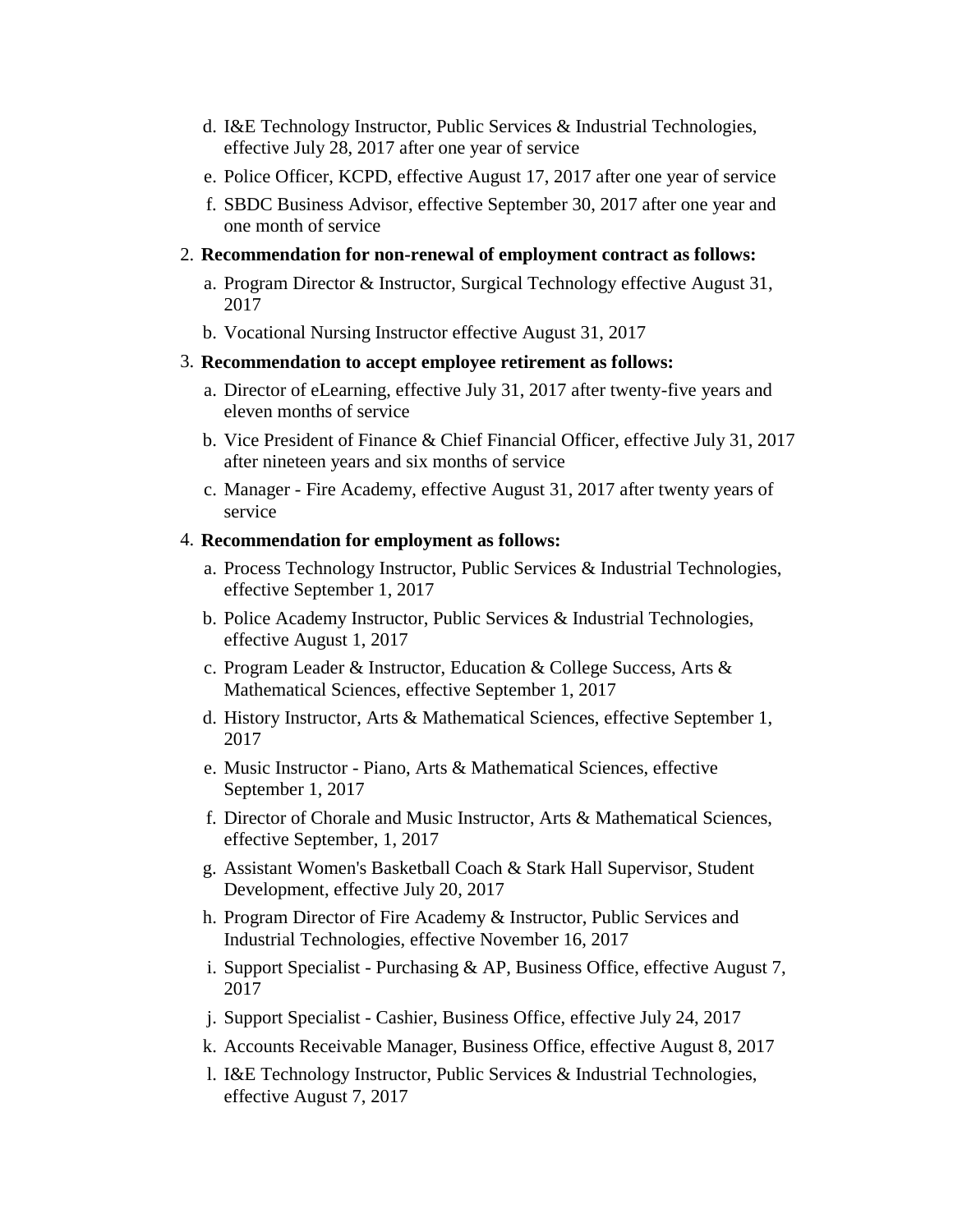- m. Automotive Technology Instructor, Public Services & Industrial Technologies, effective September 1, 2017
- n. Admission Counselor (Recruiter), Admissions & Registrar, effective September 5, 2017
- 5. **Recommendation to change employment as follows:**
	- a. Support Specialist Purchasing & AP to Support Specialist Purchasing, effective July 19, 2017
	- b. Admissions Counselor to Advisor Arts & Mathematical Sciences, effective July 1, 2017
	- c. Student Accounts Accountant to Staff/Grant Accountant, effective June 16, 2017
	- d. Assistant Men's Basketball Coach to Assistant Men's Basketball Coach & Quads Supervisor, effective June 1, 2017
	- e. Assistant Women's Softball Coach to Assistant Softball Coach & Nolan Hall Supervisor, effective August 7, 2017
	- f. Executive Assistant Vice President of Institutional Planning & Research to Student Success Learning Specialist, effective September 1, 2017
	- g. Support Specialist Health Sciences to Professional Support Assistant Student Development, effective September 1, 2017
	- h. Interim Coordinator of Residential Life to Coordinator, Residential Life, effective August 9, 2017
- B. To consider approving the minutes of the June 19, 2017 Board Meeting, the June 26, 2017 Property & Facilities Committee Meeting, and the July 31, 2017 Budget Workshop

## VI. **ACTION ITEMS**

A. To consider payment of legal fees for services rendered

## VII. **BOARD COMMITTEE REPORTS & ACTION ITEMS**

- A. Investment/Finance/Audit Committee Joe Carrington, Chair Presenter: Joe Carrington
	- 1. ACTION ITEM: To consider adoption of the Fiscal Year 2018 budget Presenter: Joe Carrington
	- 2. ACTION ITEM: To consider and set the tax rate for tax year 2017 (FY2018 budget)
	- 3. ACTION ITEM: To consider a request for waiver of  $P \&$  I in the amount of \$214.47 for 2016 Taxes from the Office of Tax Assessor-Collector of Gregg County
	- 4. ACTION ITEM: To consider a resolution amending authorized representatives for TexPool
	- 5. INFORMATION ITEM: Investment Reports